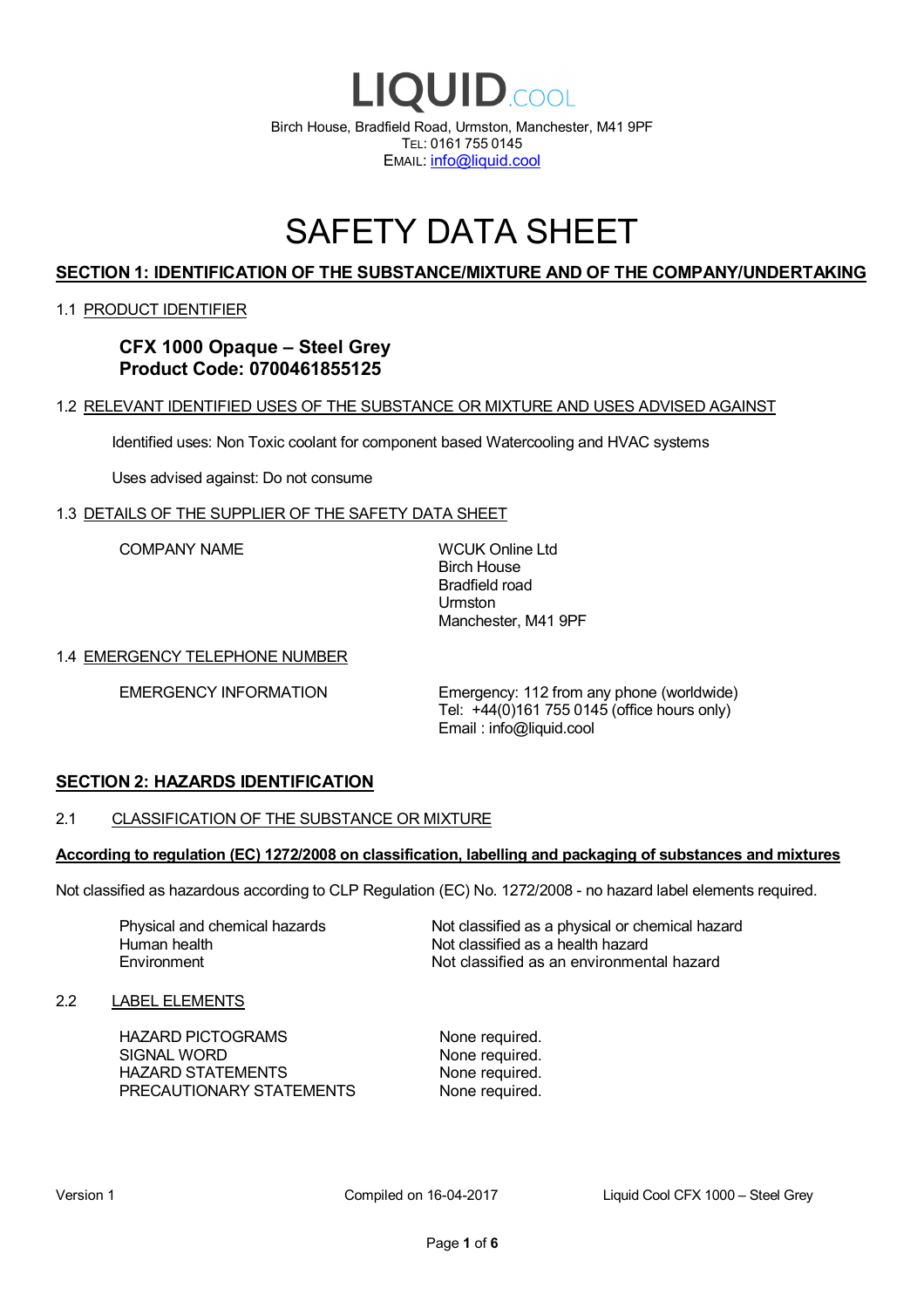

Birch House, Bradfield Road, Urmston, Manchester, M41 9PF TEL: 0161 755 0145 EMAIL: info@liquid.cool

#### 2.3 OTHER HAZARDS.

Not applicable.

## **SECTION 3: COMPOSITION / INFORMATION ON INGREDIENTS**

Listed in order of concentration, all ingredients classified as non-toxic.

| <b>Component - Ultra PURE Distilled Water</b><br>Concentration | 78-90%   |
|----------------------------------------------------------------|----------|
| CAS No.                                                        | 732-18-5 |
|                                                                |          |

| Component - Monoethylene glycol (ethane-1, 2-diol) inc DeTox™<br>Concentration | 10-22%    |
|--------------------------------------------------------------------------------|-----------|
| EC No.                                                                         | 203-473-3 |
| CAS No.                                                                        | 107-21-1  |

| Component - 1,2-Benzisothiazolin-3-one<br>Concentration | $0.2 - 1.0\%$ |
|---------------------------------------------------------|---------------|
| CAS No.                                                 | 2634-33-5     |

The classification listed for monoethylene glycol above is that which is listed, according to Regulation (EC) No. 1272/2008 (CLP) for neat monoethylene glycol. However, the monoethylene glycol present in this mixture is rendered non-toxic (as determined by an EPA certified laboratory) upon the addition of our labs patented DeTox™ additive.

## **SECTION 4: FIRST AID MEASURES**

| 4.1 | DESCRIPTION OF FIRST AID MEASURES<br><b>GENERAL INFORMATION</b> | When safe to do so remove the person from the source of<br>exposure giving consideration as to whether this may cause<br>discomfort.                                                                  |
|-----|-----------------------------------------------------------------|-------------------------------------------------------------------------------------------------------------------------------------------------------------------------------------------------------|
|     | <b>INGESTION</b>                                                | Move the affected person to fresh air and keep warm in a<br>position comfortable for breathing. Rinse mouth thoroughly with<br>water. Get medical attention if any discomfort continues.              |
|     | <b>INHALATION</b>                                               | Move the affected person to fresh air.                                                                                                                                                                |
|     | EYE CONTACT                                                     | Rinse immediately with plenty of water. Remove any contact<br>lenses and open eyelids wide apart. Continue to rinse for at<br>least 15 minutes. Get medical attention if any discomfort<br>continues. |
|     | <b>SKIN CONTACT</b>                                             | Remove contaminated clothing immediately and wash skin with<br>soap and water                                                                                                                         |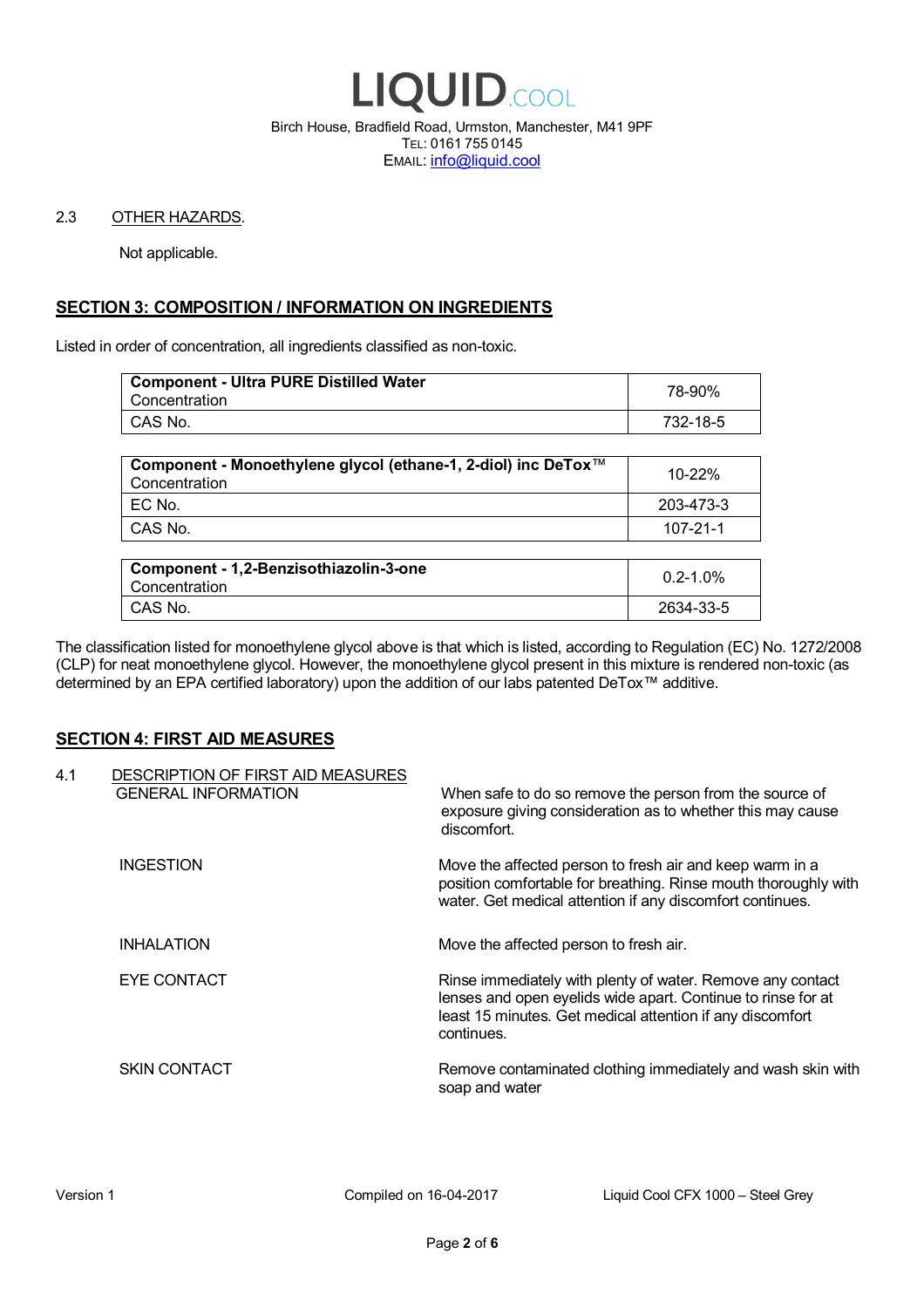

EMAIL: info@liquid.cool

### **SECTION 5: FIRE FIGHTING MEASURES**

#### 5.1 EXTINGUISHING MEDIA

Material will not burn. Substance is non-combustible; use agent most appropriate to extinguish surrounding fire.

## 5.2 SPECIAL HAZARDS ARISING FROM THE SUBSTANCE OR MIXTURE

None determined.

## **SECTION 6: ACCIDENTAL RELEASE MEASURES**

#### 6.1 PERSONAL PRECAUTIONS, PROTECTIVE EQUIPMENT AND EMERGENCY PROCEDURES

Wash skin with soap and water.

#### 6.2 ENVIRONMENTAL PRECAUTIONS

Do not discharge into drains, water courses or onto the ground.

#### 6.3 METHODS AND MATERIALS FOR CONTAINMENT AND CLEANING UP

Absorb spillage with damp, non-combustible material, then lush the contaminated area with water.

## **SECTION 7: HANDLING AND STORAGE**

7.1 HANDLING

No special measures necessary.

#### 7.2 CONDITIONS FOR SAFE STORAGE, INCLUDING ANY INCOMPATIBILITIES

Store in distributed container, with induction seal intact (where applicable), keep out of reach of children and not in direct sunlight to preserve up to the maximum storage time stated below.

Storage stability: Storage period: 36 months

## **SECTION 8 EXPOSURE CONTROLS / PERSONAL PROTECTION**

8.1 Specific end uses:

Ingredients with occupational exposure limits to be monitored: Not applicable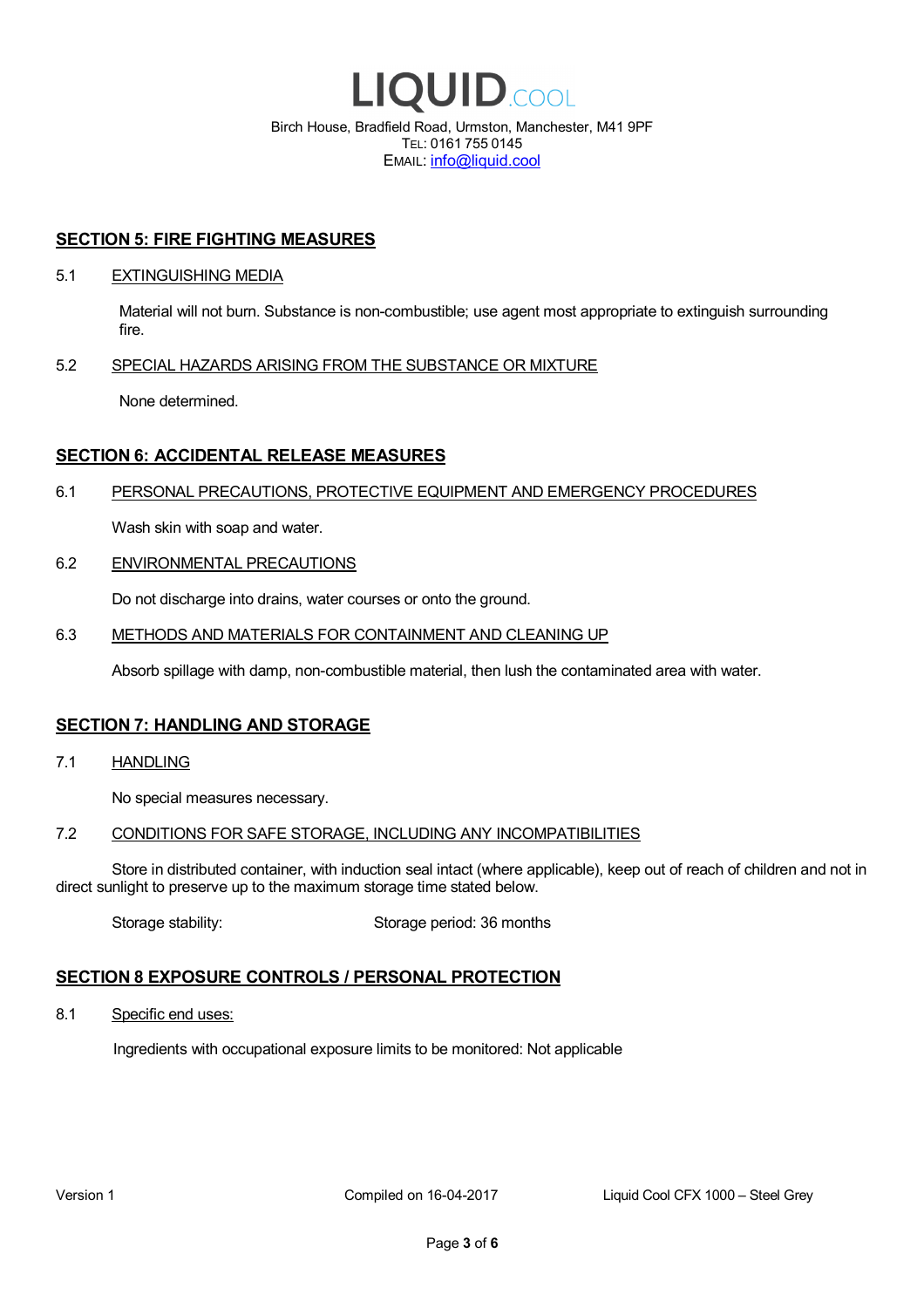# LIQUID.COOL

Birch House, Bradfield Road, Urmston, Manchester, M41 9PF TEL: 0161 755 0145 EMAIL: info@liquid.cool

#### 8.2 EXPOSURE CONTROLS

Respiratory Protection **None required.**<br>
Hand Protection **None required.** Eye Protection **None required.** Body protection None required.

Exposure Controls **Exposure Controls** No exposure controls necessary. None required.

## **SECTION 9: PHYSICAL AND CHEMICAL PROPERTIES**

## 9.1 INFORMATION ON BASIC PHYSICAL AND CHEMICAL PROPERTIES

FORM Liquid COLOUR Grey BOILING POINT FLAMMABILTY **DENSITY** SOLUBILTY IN WATER

pH<br>
DDOUR
20°C)
2000UR
2000UR
2000UR
2000UR Non-pungent but characteristic aroma 100°C Product is not classified as flammable 1.04 - 1.15 (g/cm3) Soluble in water

## 9.2 OTHER INFORMATION

Not determined.

## **SECTION 10: STABILITY AND REACTIVITY**

10.1 REACTIVITY

There are no known reactivity hazards associated with this product.

10.2 CHEMICAL STABILITY

Stable at normal conditions when used as recommended

10.3 POSSIBILITY OF HAZARDOUS REACTIONS

Not applicable

10.4 CONDITIONS TO AVOID

None known.

## 10.5 INCOMPATIBLE MATERIALS

Strong acids, strong alkalis and strong oxidising agents.

## 10.6 HAZARDOUS DECOMPOSITION PRODUCTS

No known hazardous decomposition products.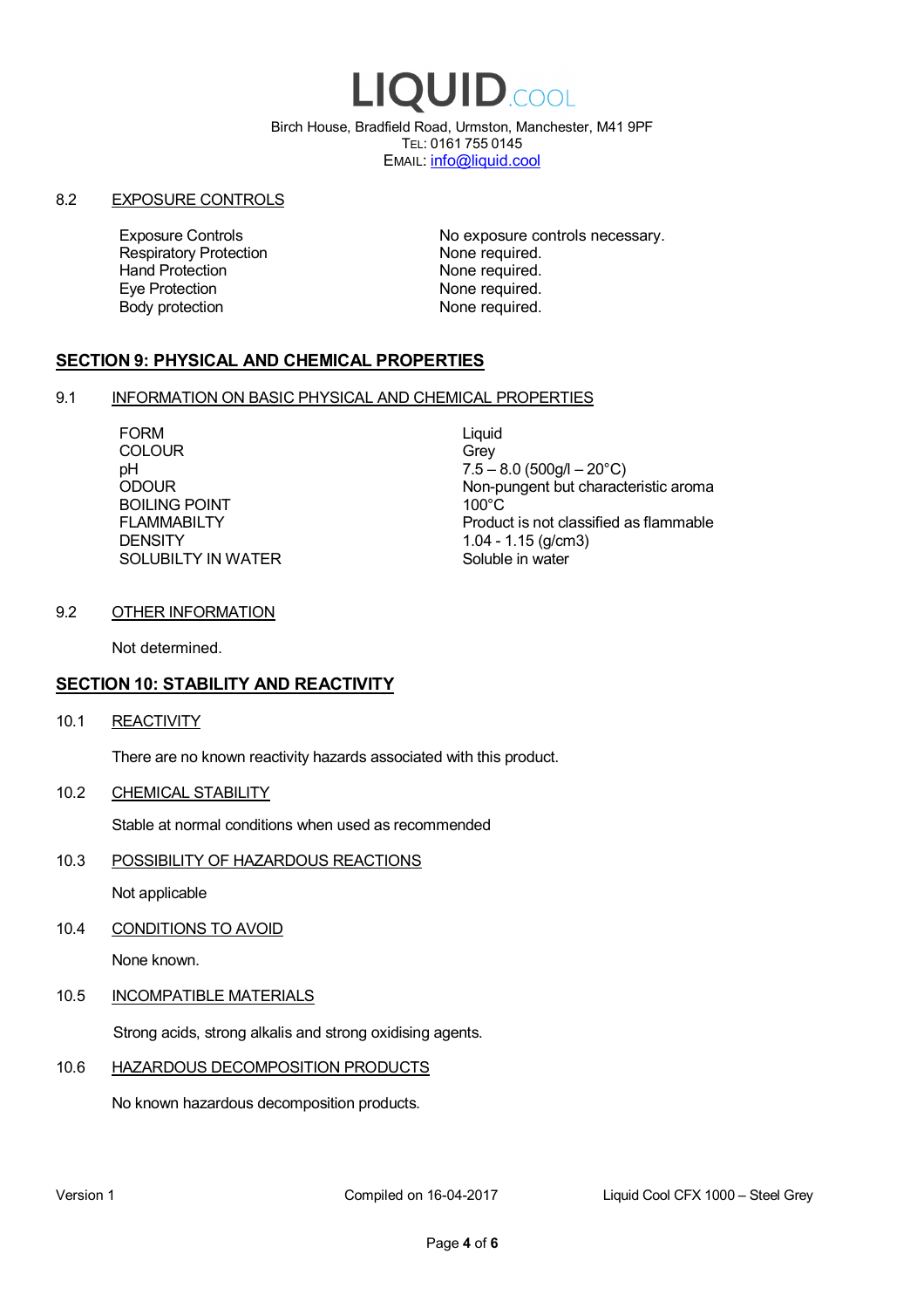LIQUID.COOL Birch House, Bradfield Road, Urmston, Manchester, M41 9PF TEL: 0161 755 0145 EMAIL: info@liquid.cool

## **SECTION 11: TOXICOLOGICAL INFORMATION**

#### 11.1 INFORMATION ON TOXICOLOGICAL EFFECTS

Irritant effect on eves: Non Irritant (rabbit) Irritant effect on skin: Non-irritant (rabbit)

Acute oral toxicity: The addition of our patented DeTox™ additive to monoethylene glycol results in a mixture that is classified as non-toxic with an LD50, oral, rat >15,000 mg/kg bw..

## **SECTION 12: ECOLOGICAL INFORMATION**

12.1 TOXICITY LC50, 96 hours, fish: EC50, 48 hours, daphnia magna: EC50, 96 hours, aquatic plants:

>100 mg/L - not classified harmful to fish >100 mg/L - not classified harmful to daphnia >100 mg/L - not classified as harmful to plants

#### 12.2 PERSISTENCE AND DEGRADABILITY

This product is readily biodegradable (90% over 10 days)

12.3 BIOACCUMULATIVE POTENTIAL

Will not bio-accumulate. Partition coefficient - not determined

12.4 MOBILITY IN SOIL

Product is mobile in soil as it is water soluble.

## **SECTION 13: DISPOSAL CONSIDERATIONS**

13.1 WASTE TREATMENT METHOD Dispose in accordance with Local Waste Disposal Authority EWC no:070101

Container is made from Polyethylene Terephthalate (PET) and is domestically recycling.

## **SECTION 14: TRANSPORT INFORMATION**

|           | <b>TRANSPORT CLASS</b>            | Classified as non-dangerous goods for transport.                                     |
|-----------|-----------------------------------|--------------------------------------------------------------------------------------|
| 14.1      | UN NUMBER                         | Product not hazardous for transport - no information required                        |
| 14.2      | PROPER SHIPPING NAME              | Product not hazardous for transport - no information required                        |
| 14.3      | <b>TRANSPORT HAZARD CLASS(ES)</b> | Product not hazardous for transport - no information required                        |
| 14.4      | <b>PACKING GROUP</b>              | Product not hazardous for transport - no information required                        |
| 14.5      | ENVIRONMETAL HAZARDS              | Product not classed as an environmentally hazardous substance<br>or marine pollutant |
| Version 1 | Compiled on 16-04-2017            | Liquid Cool CFX 1000 - Steel Grey                                                    |